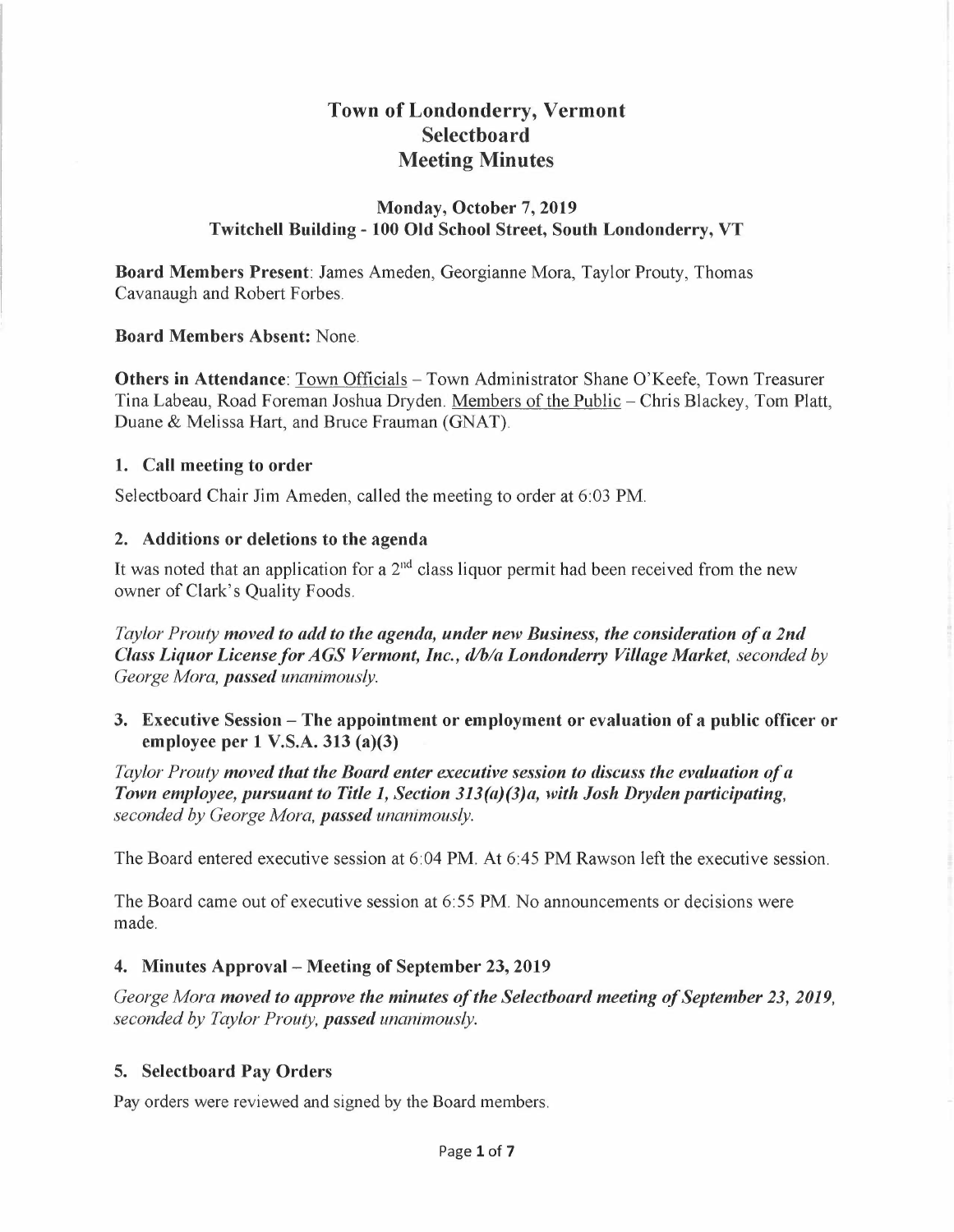# **6. Announcements/Correspondence**

O'Keefe noted that he wanted to make the Selectboard and public aware of a site cleanup project that he had been working on for a few months that came together last week with great success. He noted that he had written in June to the owner of 7451 VT Route 11 regarding several violations on the site, particularly a fallen-in garage attached to the home. He mentioned that through the efforts and contributions of David Chaves of Chaves Excavation, and Neighborhood Connections, the building was razed last Thursday, thus removing an unsightly and hazardous building from the property. He mentioned that he will continue to work with the property owner on cleanup of the rest of the site.

O'Keefe pointed out a few items included in the meeting packet, including:

- Documents on whether the Town wishes to opt out of a class action lawsuit regarding a national opiate addition litigation.
- Water source protection plan update documents provided by the Flood Brook School.
- Registration information on an upcoming dam safety workshop. Both O'Keefe and Mora indicated that they would like to attend this, and it is likely that Kevin Beatty might also attend.

# 7. **Visitors and Concerned Citizens**

# **a. Halloween Trunk or Treat - Chris Blackey**

Chris Blackey spoke about the annual truck or treat event on Halloween sponsored by the Champion Fire Company and the First Baptist Church.

*George Mora moved to authorize the closure of Main Street in South Londonderry from*  5:00 to 6:30 PM on October 31, 2019 for the Champion Fire Company and First Baptist *Church Halloween Trunk or Treat event, seconded by Tom Cavanagh, passed unanimously.* 

# **8. Town Officials Business**

# **a. Town Treasurer - Discuss 2020 Budget process**

The Board reviewed a budget process timeline prepared by Tina Labeau. She recommended starting around November 1st and to try to be done after four budget sessions. She proposed meetings before the two November Selectboard meetings and on two Wednesday afternoons. She looks to get a budget completed in December. Budget documents would be distributed to departments and committees soon.

It was agreed to hold a budget session regarding the Highway Department and possibly Solid Waste on November 1st.

O'Keefe asked about his participation in the budget process, noting his experience with large budgets, and mentioned he'd participate however the Board wished. Ameden described the budget process that has been followed. It was agreed that O'Keefe's efforts would be appreciated and he should participate as time permits. He asked about budget direction for staff and committees, and it was explained that departments and committees developed their budgets somewhat independently and the Board eventually reviewed them and made decisions. Mora mentioned an interest in generally avoiding budget increases.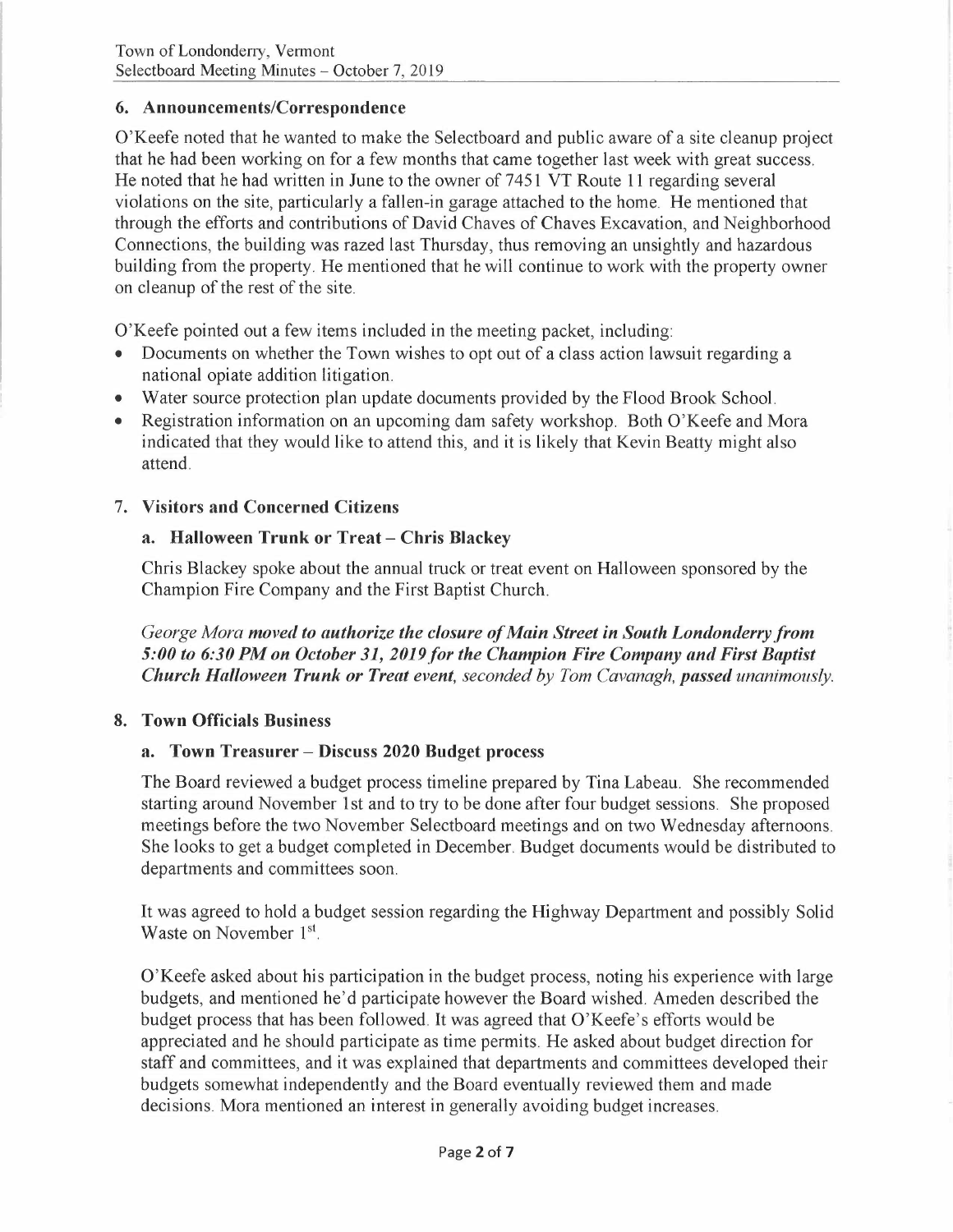Labeau went over additional budget and Town Meeting milestones. O'Keefe mentioned the Town Office renovation project and the plan to possibly have a bond vote for the project at Town Meeting. He will contact bond counsel to get a cost for that service.

#### **9. Transfer Station**

### **a. Award contract for Transfer Station plowing** & **sanding**

The Board opened, reviewed and discussed bids received in response to a request for proposals for winter plowing and sanding of the Transfer Station. Two bids were received as follows:

- Dana Griswold, Andover, VT \$5,950
- Hart's All-Season Maintenance, Londonderry, VY \$6,500

It was mentioned that Hart's had done the work for the past few years and has done a fine job. Also mentioned was Griswold's familiarity with the facility given that he fills in there on occasi on.

Tom Cavanagh moved to accept the bid from Dana Griswold for winter plowing and *sanding of the Transfer Station in the amount of \$5,950, and to authorize the Town Administrator to enter into a contract agreement for these services on behalf of the Town, seconded by George Mora, passed unanimously.* 

Other matters discussed regarding the Transfer Station:

- Cavanagh reported that all was running smoothly at the facility.
- Ameden raised the issue of whether the solid waste agreement needs to be looked at in light of TAM Waste Management being acquired by Casella Waste Services. Labeau noted that the latest invoice was still received from TAM. Cavanagh mentioned that he had heard no new news on this but would look further into it with Esther Fishman. Ameden mentioned the need to stay on top of this issue.
- Prouty mentioned complaints about trucks blocking traffic on Route 100 as they are attempting to gain access to the facility before opening. He suggested creating more space to pull off or having trucks arrive during business hours. Tress that had been planted are leaning out toward the road, which may be an issue. Dryden mentioned he'd look into possibly trimming the trees. Cavanagh suggested the possibility of a fence.

# **10. Roads and Bridges**

# **a. Department updates**

Dryden noted that fuel usage for September was 454 gallons for equipment, and buildings as follows: Town Hall  $-200$  gallons; Town Office (including generator)  $-100$  gallons, Town Garage – 100 gallons; and Transfer Station – 100 gallons.

The flail mower for the hydradig has been received and is in usage for brush cutting. Ditching is also in process. The new truck has not been received yet, and it appears that the only holdup is the dump body. It looks as though it will be available at the end of the month.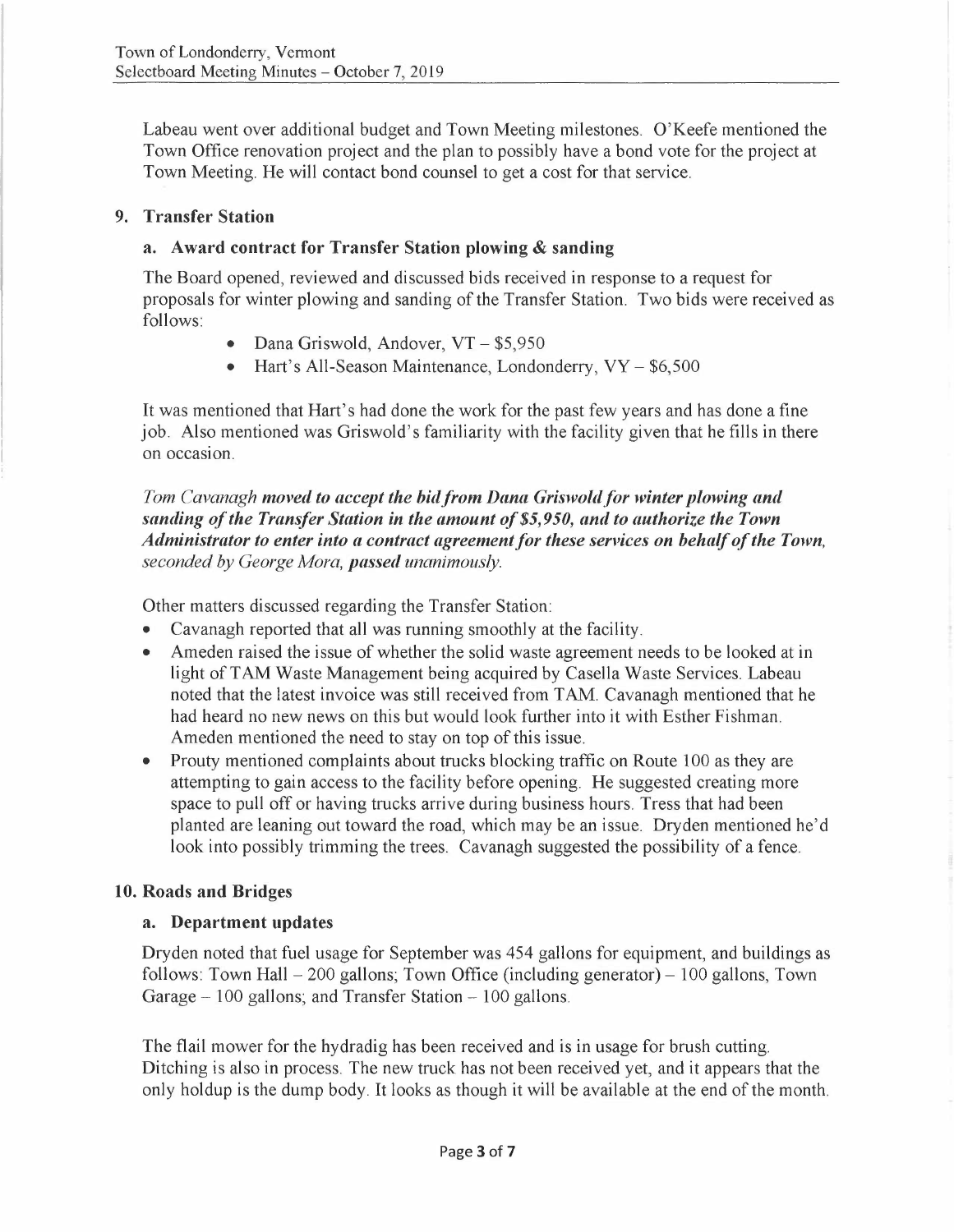Dryden mentioned that in looking at pricing for a used chipper, Brown's has a used 2006 unit  $-$  one that the Town has rented in the recent past  $-$  that the Town can purchase for \$16,000. He mentioned that having such a unit would be very helpful to the department's work, and would be a good deal given the cost of new units. Ameden expressed interest in the unit as well, noting safety and efficiency advantages. The chipper unit can handle trees up to 12inch diameter. How to pay for the unit was discussed. It was mentioned that renting the unit costs \$175/day, \$1,000/week, \$2,350/month. O'Keefe suggested looking into sharing a unit and the cost with a neighboring town. Dryden will do further research and come back to the Board.

# **b. Discuss Town contribution to reduced speed limit beacon on Route 11 in vicinity of the Flood Brook School**

The Board reviewed a letter from Flood Brook School principal Neal McIntyre regarding local contributions for a reduced speed limit beacon on Route 11 by the school. It was noted that the State of Vermont would pay one-half of the approximately \$10,000 cost. McIntyre suggests that the school pay a portion and that the sending towns pay the balance using the same formula used in the distribution of costs for the generator of a year or so ago. With the school paying 40% of the local share, Londonderry's share would be \$1,840, and it would \$1,530 if the school's share was 50%. Labeau noted that the Town could use policing funds for this expense.

*Bob Forbes moved that the Town contribute \$1,530 as its share of the cost of new speed limit beacons on Route 11 in the vicinity of the Flood Brook School, seconded by George Mora, passed unanimously.* 

# **c. Other road matters**

Ameden observed that in Chester there are solar-powered flashing speed signs that do a nice job slowing down traffic, and thinks they're a great idea, and installing them on Town roads might work well in Londonderry.

Mora noted that she understands that once speeds are reduced on a particular road, GPS navigation applications calculate this into providing directions to travelers and over time this can lead to fewer cars on that particular road.

Ameden noted the lack of adherence to the "No Thru Trucks" signs on Thompsonburg road. Mora suggested considering contracting with the Windham County Sheriff's Office for traffic enforcement.

Ameden asked Dryden about the schedule for road paving, noting that it is late in the season. Dryden reported that he was told it would be done soon, but that there delays caused by the State paving work. The extent of the proposed paving work was discussed. O'Keefe is looking onto contract matters. Amended noted the need to get going on this work.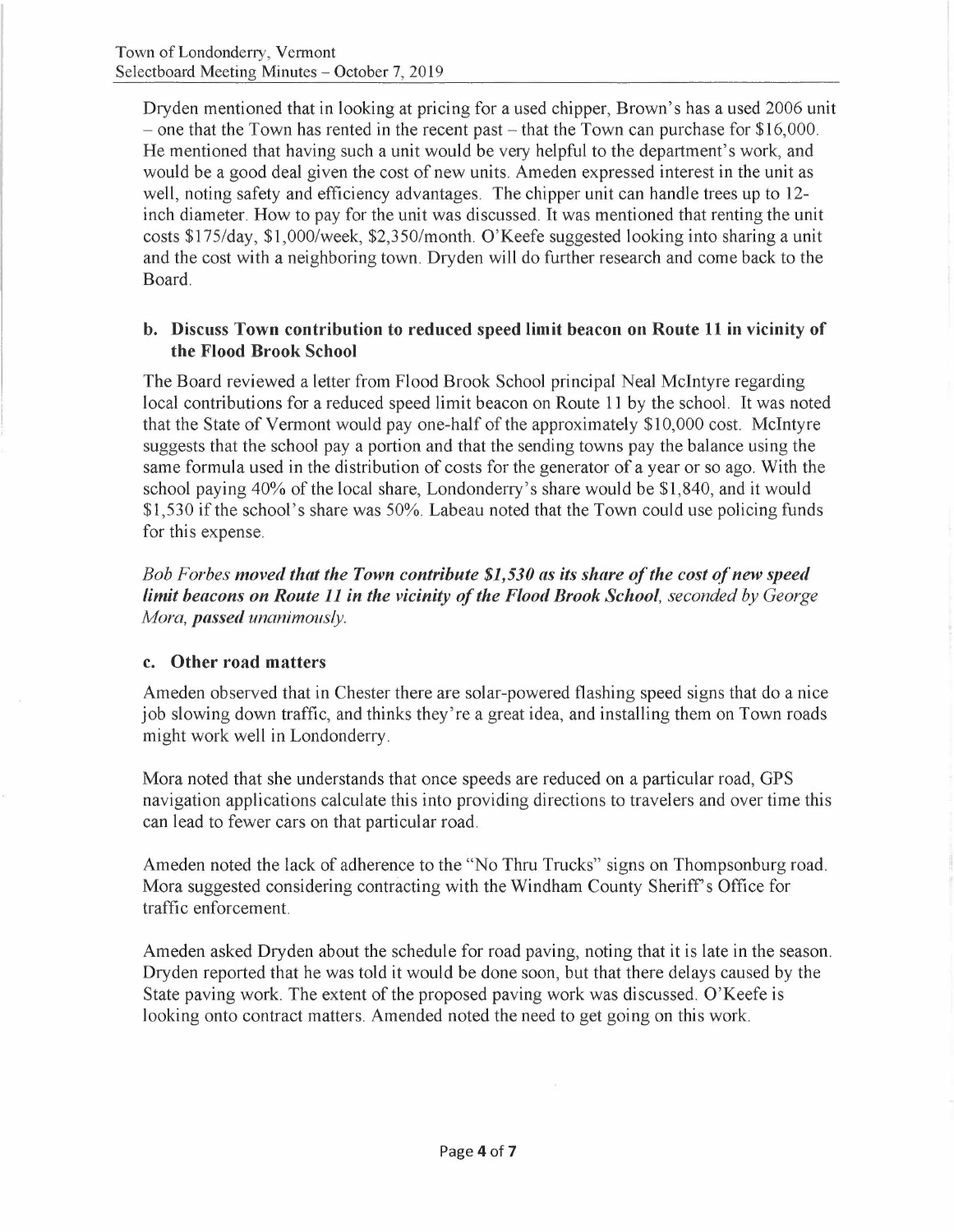# **11. Old Business**

# **a. Award contract for Platt Elevation project**

O'Keefe noted that his office had received and publicly opened three bids submitted in response to the second Invitation to Bid process for the elevation of the building at 2152 North Main Street. He noted that three submittals were received on the 10/3/2019 due date as follows:

- K. Daley Builders, Springfield, VT -- \$168,890
- Opus Corporation, Westford, VT -- \$132,000
- Tom Platt  $-$  Londonderry, VT  $-$  no specific bid amount

O'Keefe stated that the submittal from Platt, the property owner, did not specify a particular bid amount, and instead included a several bid proposals from various contractors for specific pieces of the project. He noted that he spoken to Platt about the lack of a bid price after the bids were opened, and as a result Platt submitted a supplementary bid package on 10/7/2019 with a bid price of \$122,622. O'Keefe made the Board aware that Platt was aware of the bid prices from the other bidders prior to submitting his bid, as they were public documents once opened. Yet it was also noted that all but one of the bids from various contractors in Platt's submittal had been received by the bid deadline.

O'Keefe noted that the project was originally budgeted for \$53,961, and a few thousand has been spent on engineering already, so the project as bid is well over the estimated cost. The State contribution to the project is 75%, or \$40,471, and he noted that he had discussed this with the Vermont Department of Public Safety and it appears that the Town can seek additional award funding to cover this overage. The award increase would likely take two months for a decision.

There was discussion about the escalation in project costs over the past few years. Ameden said that he recommends choosing between the two low bids. O'Keefe stated that to accept the bid from Platt the Board would have to waive bid formalities because the official bid amount did not come in until that day. Platt explained that he simply did not add up the numbers timely.

It was noted that in his bid Platt only included the subcontractor bids and not any profit for himself. Forbes mentioned that for only a \$10,000 cost difference, a general contractor (Opus Corp.) can take on the responsibility for the project instead of Platt. Ameden stated that he felt that Platt's bid may be the most realistic based on his submittal. Platt noted that he is best suited to ensure that the project s done right.

It was noted that the 5% administrative award would increase if the overall project award is increased. O'Keefe noted that the flow of grant funds would be complicated should the Town contract with the property owner, as the property owner is on the hook for 25% of the project cost.

It was also noted that the supplementary bid from Platt did not indicate the name of the entity bidding, as it states "Various Subcontractors"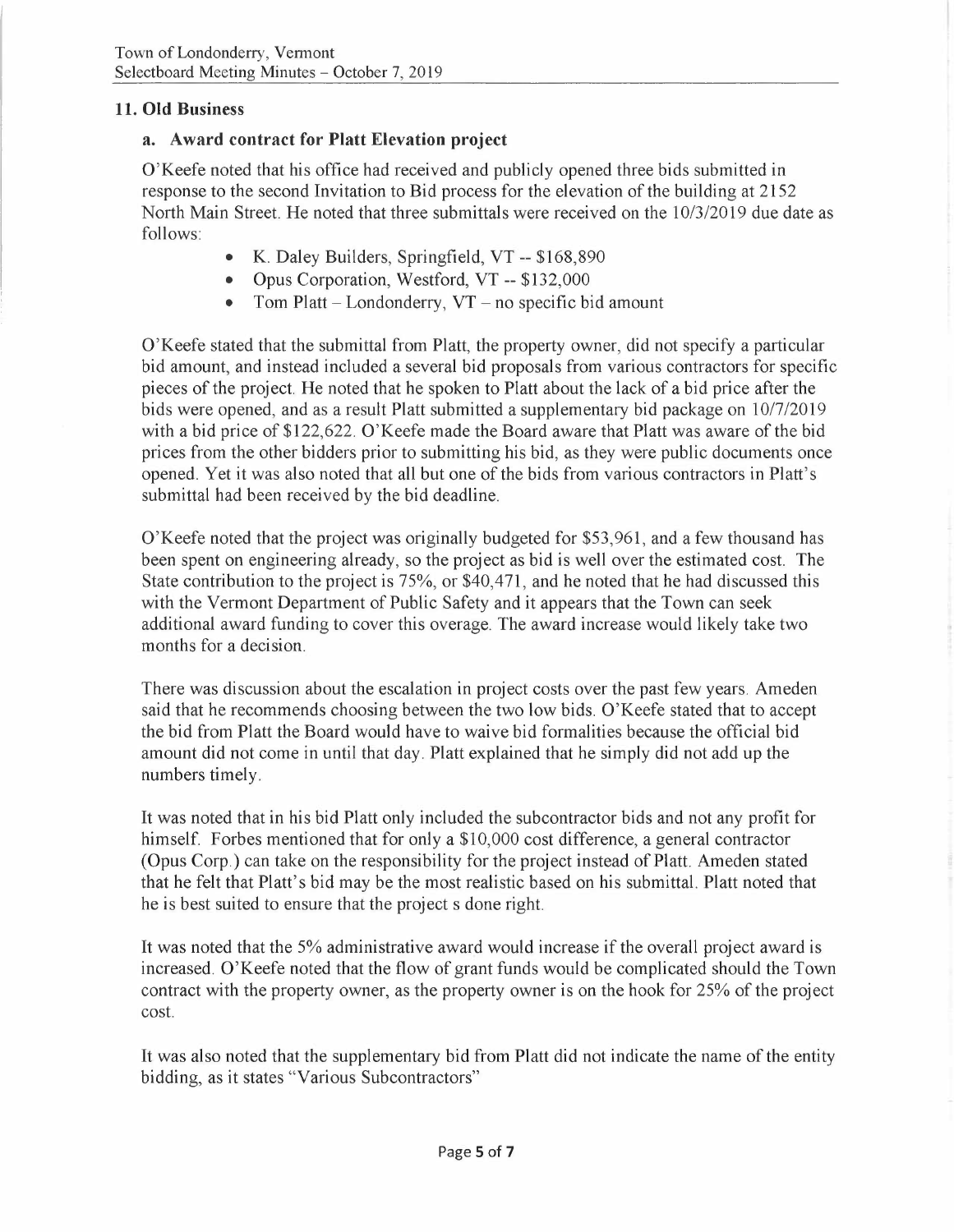*Bob Forbes moved accept the bid from Tom Platt, owner of the Platt building, in the amount of \$122,622for the Platt Building Elevation Project (RFP#2019-7a) involving property located at 2152 North Main Street, subject to concurrence and grant award adjustment by the Vermont Department of Public Safety's Hazard Mitigation Grant Program, and to authorize the Town Administrator to execute all necessary documents to employ the contractor, including a service contract after review by the Town Attorney, seconded by George Mora.* 

Prouty suggested being clear about the company name of the bidder. Platt noted that his umbrella corporation is Derry Downtown Limited.

Forbes stated that he wished to amend the motion to state that the Board is accepting the bid as it was presented in a timely manner and not in the correct form, which has been corrected. Mora suggested that this should be simplified. The motion was withdrawn and restated as follows:

*George Mora moved to waive any bidformalities and accept the bidfrom Derry Downtown, Limited in the amount of \$122,622 for the Platt Building Elevation Project (RFP #2019-7a) involving property located at 2152 North Main Street, subject to concurrence and grant award adjustment by the Vermont Department of Public Safety's Hazard Mitigation Grant Program, and to authorize the Town Administrator to execute all necessary documents to employ the contractor, including a service contract after review by the Town Attorney, seconded by Taylor Prouty, passed unanimously.* 

#### **12. New Business**

# **a. 2nd class liquor license - AGS Vermont, Inc., d/b/a Londonderry Village Market**

The Board reviewed documents related to the request for a 2nd-class liquor license for the new owner of the Clark's Quality Foods.

*Bob Forbes moved to approve the 2nd Class Liquor License for AGS Vermont, Inc., doing business as Londonderry Village Market, related to property located at 5700 VT Route 100, seconded by Taylor Prouty, passed unanimously.* 

O'Keefe noted that he would be meeting with the new store manager the following day to discus signage, and he felt that the existing business sign is oversized and may not be grandfathered.

# **13. Adjourn**

*Bob Forbes moved to adjourn the meeting, seconded by George Mora, passed unanimously.* 

The meeting adjourned at 8:32 **PM.** 

The next regular meeting of the Selectboard is scheduled for October 21, 2019.